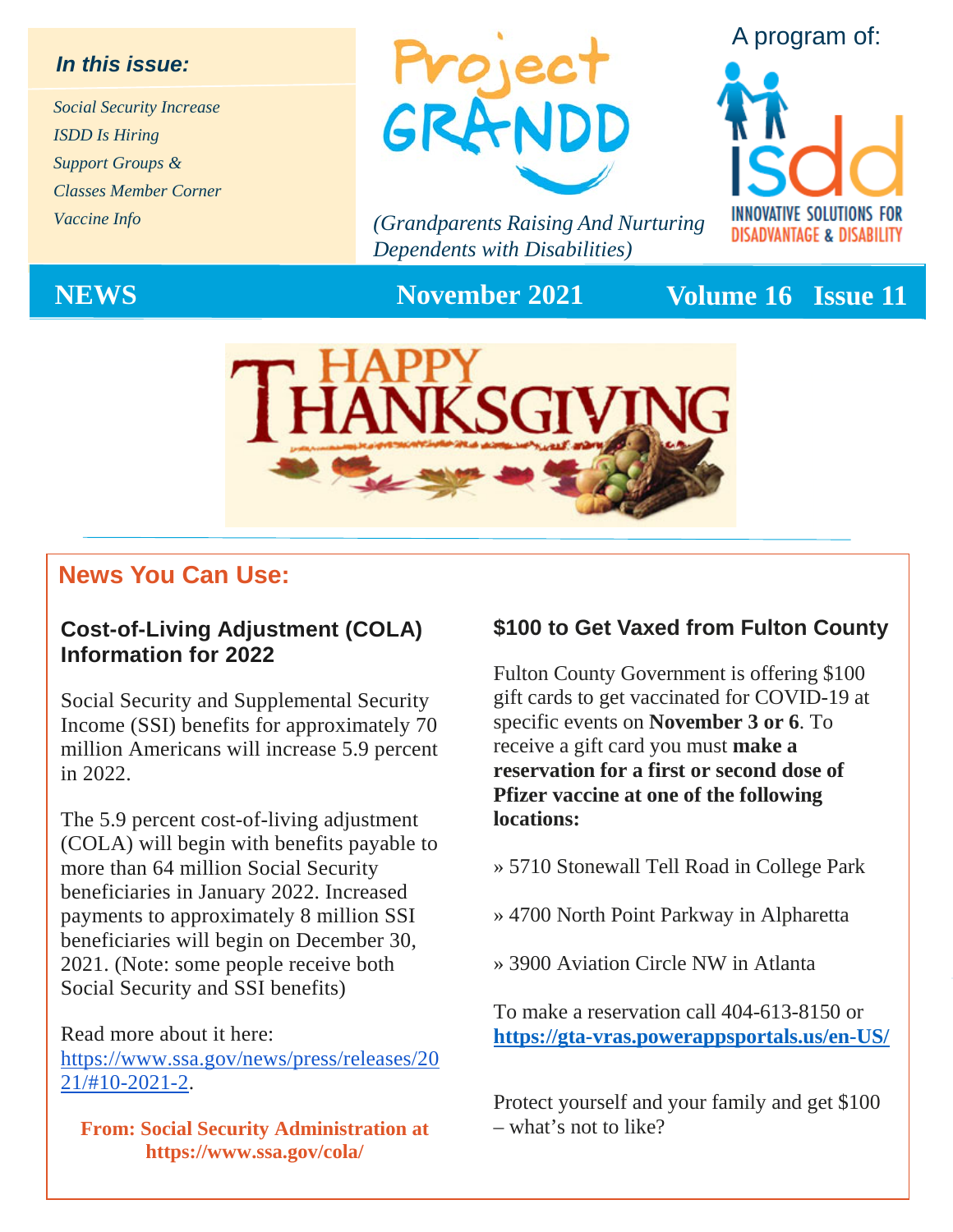#### **ISDD is Hiring!**

Like many businesses at this time, ISDD is having difficulty filling job vacancies. The task of hiring and retaining staff is more challenging for smaller agencies like ISDD as we can't offer the benefit packages available at larger businesses. At least not at this time. That is going to change because ISDD is growing! We are in the process of hiring our sixth staff member - a third case manager to help us meet the demand for services and eliminate our wait list. It was only a four years ago that ISDD had just two employees, so as an agency we have grown tremendously in a short time. Although we are short-staffed for the moment, we are working hard to identify hard-working, caring and talented new members of our team to provide you with the services and assistance your family needs. Please bear with us as we expand our staff! Current job openings are listed on Indeed.com <https://www.indeed.com/cmp/Innovative-Solutions-For-Disadvantage-&-Disability-1/jobs>

### *Support Groups & Classes >>>*



### *Joining Virtual Groups & Classes! Due to COVID-19, all of our group programming is offered virtually via Google Meet. Use the links below to join by computer, tablet or smart phone. You can also dial in to participate by phone.*

**USE VIDEO IF YOU CAN TO SEE EVERYONE IN THE GROUP AND ENJOY THE PRESENTATIONS!**

| <b>Adult Support</b><br>10a.m. - 12p.m. | <b>11/2</b> Diabetes:<br>You're in Charge-<br><b>RSVPARC</b> | Google Meet: https://bit.ly/ISDDAdult<br>Phone: 414-600-9528, PIN: 888 104 633#                     |
|-----------------------------------------|--------------------------------------------------------------|-----------------------------------------------------------------------------------------------------|
| <b>Child Support</b>                    | 11/3 Sharing $&$                                             | Google Meet: https://bit.ly/ISDDChild                                                               |
| 6p.m. - 7p.m.                           | <b>Games</b>                                                 | Phone: 617-675-4444, PIN: 730 691 702 0287#                                                         |
| <b>Adult Support</b><br>10a.m. - 12p.m. | 11/9 Habits of Happy                                         | Google Meet: https://bit.ly/ISDDAdult<br>Happy People-Humana Phone: 414-600-9528, PIN: 888 104 633# |
| <b>Teen Support</b>                     | 11/10 Support $&$                                            | Google Meet: https://bit.ly/ISDDTeen                                                                |
| 6p.m. - 7p.m.                           | <b>Games</b>                                                 | Phone: 929-226-1946, PIN: 508 364 396#                                                              |
| <b>Adult Support</b>                    | 11/16 Support $\&$                                           | Google Meet: https://bit.ly/ISDDAdult                                                               |
| $10a.m. - 12p.m.$                       | <b>Sharing</b>                                               | Phone: 414-600-9528, PIN: 888 104 633#                                                              |

#### **\*No support group 11/23 & 11/30**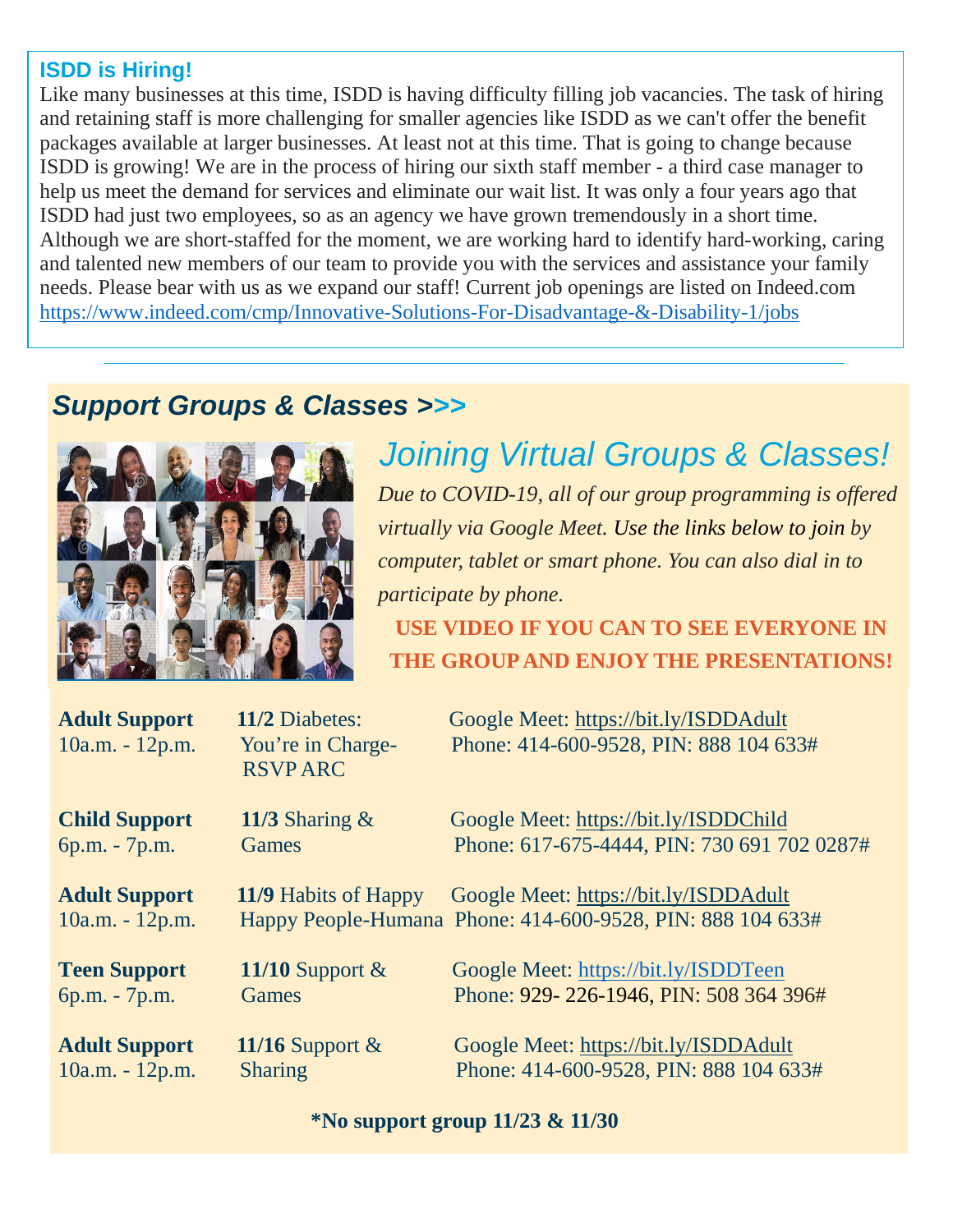## *Member Corner: Aline Wallace*

*Each month we select a Project GRANDD caregiver to highlight so we can get to know each other.* 

**Age:** 71

**Currently Raising:** Jaden Wallace, 7

**Favorite Activity with her grandson:** Singing songs with him, like *Wheels on the Bus*, and doing phonics.

**Favorite quote:** "I shall dwell in the house of the Lord." Psalm 23

**Favorite TV show or hobby:** Watching comedy shows and taking walks with her grandson.

#### **Member of Project GRANDD since:** 2019

**Advice: "**Don't listen to people who say you're too old to keep your grandchild. My grandson keeps me young because I'm always busy."

**Why she was chosen by Sherri her case manager:** Ms. Wallace has been caring for Jaden 24/7 since he was a baby with no help. He needs constant care, but she never complains. Her strength and dedication to Jaden is amazing. She is humble and appreciative of any help. She attends support group faithfully and keeps in touch with her case manager several times a month. Ms. Wallace is a pleasure to work with!

### *ask the experts >>> Do I need a Flu Shot if I have been vaccinated for COVID-19?*

**YES!** The flu and COVID-19 are different diseases so you need both vaccines to be protected. CDC recommends everyone 6 months or older should get an influenza (flu) vaccine every season. It is particularly important for people who are at higher risk for developing serious flu complications to get vaccinated. If you have questions or concerns, speak to your healthcare provider.



## *Funded in Part By:*





Promoting Safe & Stable Families

**United Way of** 

**Greater Atlanta** 

**PSSE NETWORK** 





The Brookdale **Foundation** Group